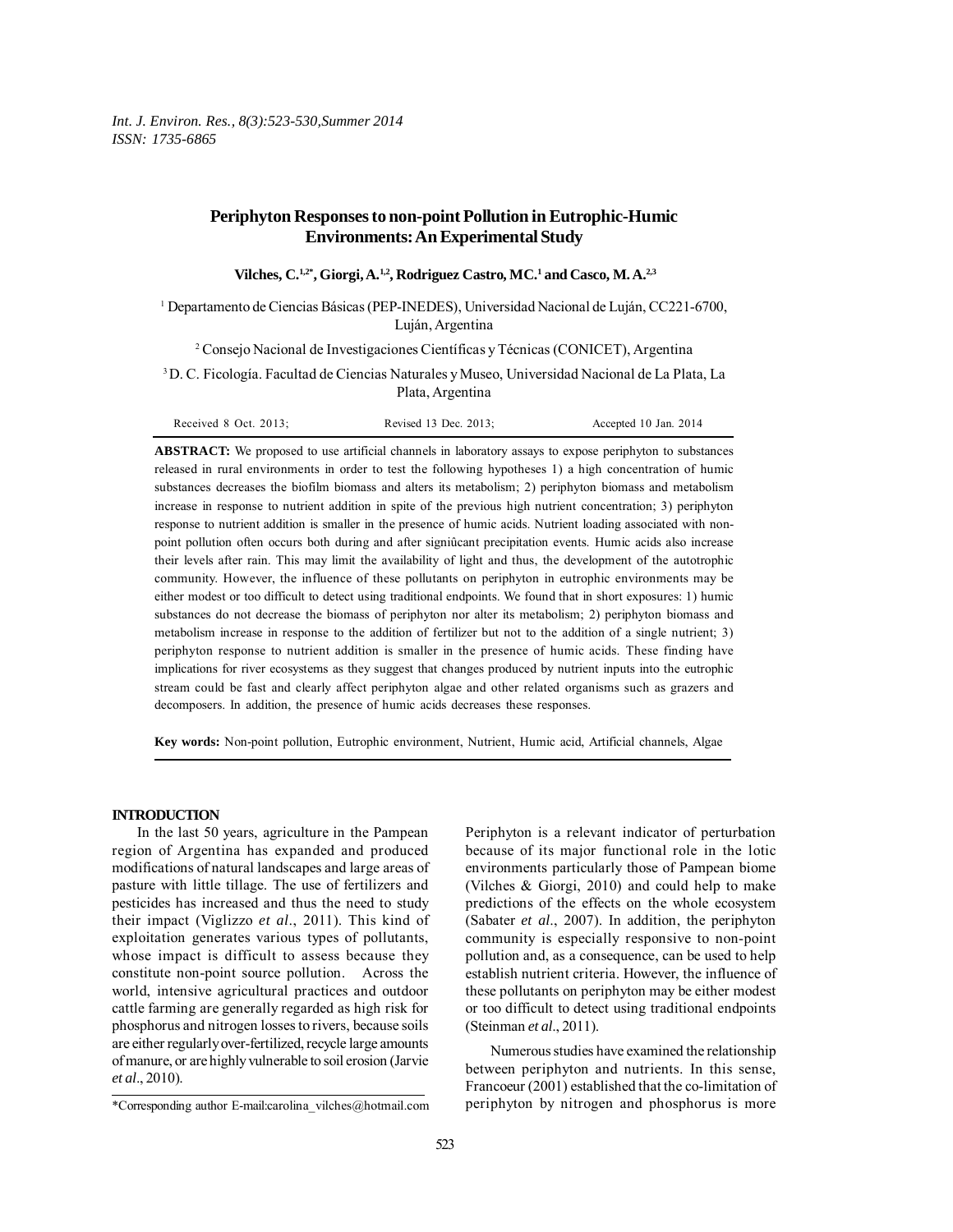common than its limitation by a single nutrient. Periphyton biomass (chlorophyll-*a*) is also expected to increase when nutrients increase (Chessman *et al*., 1992; Delong & Bruswen, 1992). Abiotic factors, such as irradiance, can influence the degree to which nutrients affect periphyton (Biggs, 1996). Also, increased nutrient loading from agricultural land uses results in differences in community composition and metabolism (Allan, 2004). Nutrient loading associated with non-point pollution often occurs during and after signiûcant precipitation events and its effect usually occurs throughout the entire watershed and not in a localized area. Nutrient delivery associated with stormwater runoff is usually an immediate nutrient concentration spike associated with the ûrst ûush, followed by an exponential decline in concentration (Jarvie *et al*., 2008). On the other hand, the potentially stimulatory effect of increased nutrients on periphyton may be offset by the scour associated with increased ûow (Boisson & Perrodin, 2006). Humic substances may constitute up to 60% of the organic matter dissolved in water. These substances may come from runoff of soils adjacent to water bodies and are characterized by lack of biodegradability. The Argialbol soils, and especially the Natraqualf soils, that develop near Pampean streams are characterized by little polymerized organic matter, which results in a significant loss of humic substances through flood water and/or runoff (Taboada *et al*., 1987). The concentration of humic acids increases in the water bodies after the rains by the drag from the surrounding fields (Serrano, 1992) and decreases in dry periods by the photo-oxidation of organic matter (Serrano, 1994). Steinberg (2003) asserts that humic substances modify the underwater light climate and consequently change the living conditions for autotrophic organisms. This lower light availability has important consequences for production and community composition, and thus affects photochemical processes, nutrient uptake and growth of periphyton (Julian *et al*., 2008). Previous studies in Pampean streams have shown eutrophic characteristics in their waters and that the community development is heterotrophic at sites where there are also high concentrations of humic acids (Vilches, 2012). Consequently, it is possible that high concentrations of humic substances limit the availability of light and thus, the development of the autotrophic community. Therefore, we proposed to use artificial channels in laboratory assays to expose periphyton to the action of these substances in order to test the following hypotheses: 1) a high concentration of humic substances decreases the biofilm biomass and alters its metabolism; 2) periphyton biomass and metabolism increase in response to nutrient addition in spite of the previous high nutrient concentration; 3) periphyton

response to nutrient addition is smaller in the presence of humic acids.

### **MATERIAL & METHODS**

Two independent experiments were conducted with periphyton exposed to substances produced by rural activities. Each experiment was performed using twelve recirculating Perspex channels (90 cm long x 10 cm wide) (Fig. 1). Each channel unit was affixed with a Perspex piece to keep the water column height at 8 cm. Water input at the head of the channel unit was provided by a pump connected with silicone tubes (Atman® AT-301). The system was supplied with water from La Choza stream (an eutrophic Pampean stream situated in Buenos Aires province, Argentina; Vilches *et al*., 2011); the water was filtered through a plankton net (50  $\mu$  pore) to eliminate macrophyte pieces, aquatic larvae and gross particles. Water in the channels was renewed twice a week to avoid nutrient depletion during the colonization period. General conditions of the experiments were set at a temperature of  $20.1 \pm 0.1$  $\degree$ C, pH of 8.5  $\pm$  0.1, conductivity of 1662.2  $\pm$  15 µS cm-<sup>1</sup>, and dissolved oxygen of  $8.5 \pm 0.3$  mg L<sup>-1</sup> (n = 48). Fluorescent tubes were used to provide natural light between 450-660 nm at an intensity of 80  $\mu$ E m<sup>-2</sup> s<sup>-1</sup> following a 12 h/12 h light/dark cycle. Fifteen sandblasted glass substrates (10 x 4 cm) were placed vertically at the bottom of each channel and parallel to the flow direction. Biofilm colonization was achieved by introducing twice a week during the first three weeks of colonization (total time of colonization: 45 days) aliquots of a scrapped and resuspended natural periphyton community obtained from La Choza stream macrophytes.

After colonization, four different conditions were assessed for their respective effects on biofilm structure and function: a) control (stream water); b) simulation of increased concentration of humic acids (stream water with a concentration of 50 ppm sodium salt of humic acid, Aldrich ®); c) simulation of increased nutrients (stream water with high nutrient concentration); and d) simulation of increased concentration of humic acids + increased nutrients. Biofilms were exposed to each of the four conditions for a week in each experiment. The water was not renewed during exposure as it tried to simulate a pulse of non-point pollution, as it would be in a rain event. The two experiments carried out with this design were as follows: *Experiment 1)* phosphorus was used as the only nutrient in the simulation of increased nutrients  $(0.5 \text{ mgP-PO}_4^{-3} \text{L}^{-1})$ . *Experiment 2*) a commercial liquid fertilizer (Nitrofoska ®) was used in the simulation of increased nutrients. This fertilizer contains 10% total nitrogen, 2% assimilable phosphorus, 6% of water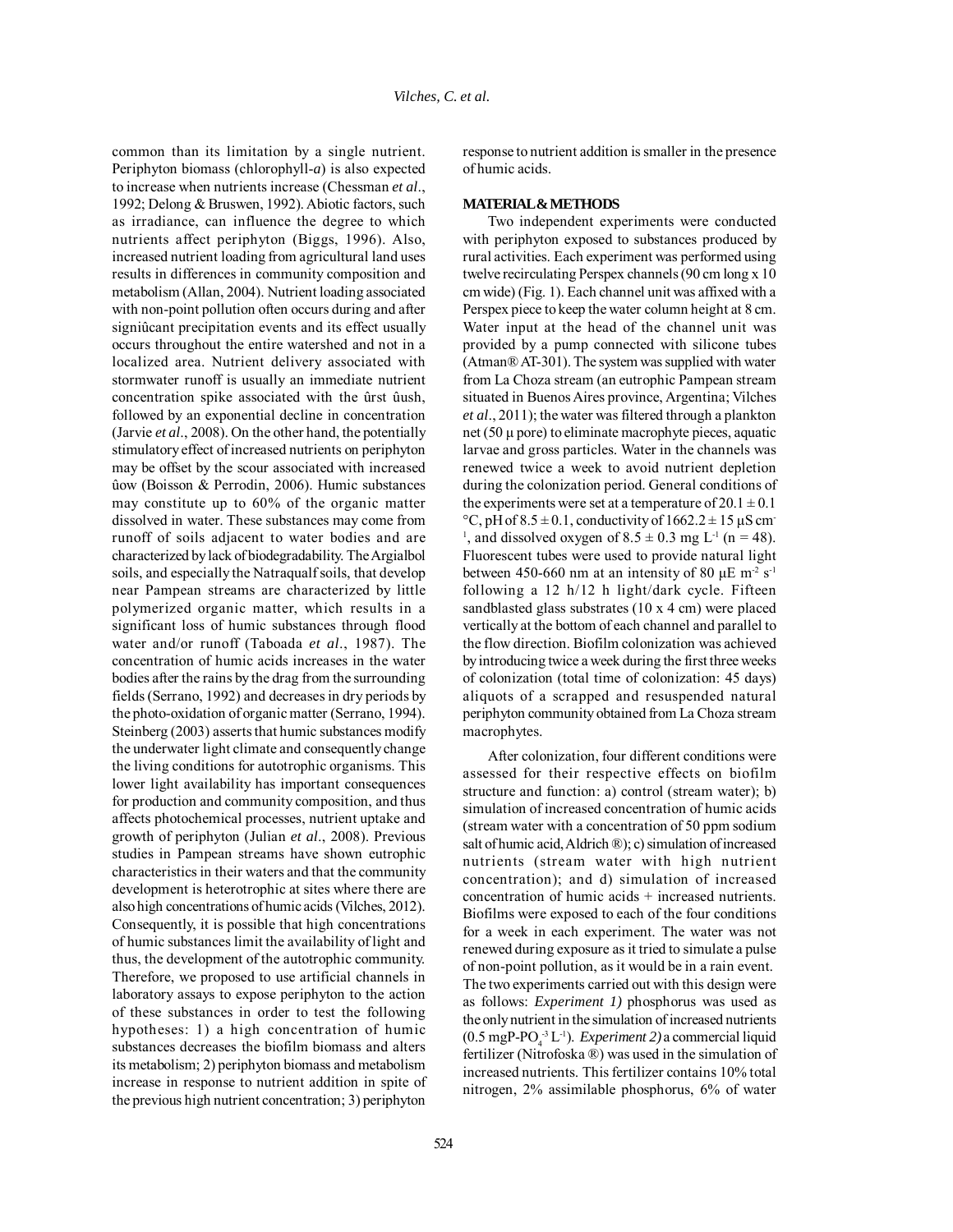

**Fig. 1. Diagram of artificial stream system**

soluble potassium and 0.31% magnesium as main compounds. The concentration selected was: 5 ml fertilizer  $L<sup>-1</sup>$ , which is similar to the concentration of phosphorus and nitrogen in the basin after rainfall (Vilches *et al*., 2011). Each of the four established conditions was tested in triplicate (three independent channels per treatment).

Biofilms were sampled before  $(t_0)$  the establishment of the experimental conditions and after one week of  $exposure(t<sub>f</sub>)$  to ascertain its structural and functional responses to each condition as well as to any possible combined effect. On each sampling day, seven colonized glass substrates were randomly collected from each channel and analyzed for biofilm biomass (ash free dry mass, chlorophyll-*a*), total polysaccharides, total nitrogen, total phosphorus, metabolism (net production, respiration), and extracellular-enzyme activity.

The water concentration of humic acids and nutrients was also estimated at the beginning of the experimental conditions  $(t_0)$  and after one week of  $exposure(t_f)$ . Samples were collected in each channel and immediately filtered through glass fiber filters (pore size = 0.7 mm; Whatman GF/F filters, Maidstone, UK). Humic acids concentration was estimated according to Lavado *et al*. (1982). Soluble reactive phosphorus (SRP) was measured with the ascorbic acid method, nitrites and nitrates by reaction with sulfanilamide (with a previous Cd reduction in the case of nitrate), and ammonium with the phenol-hypochlorite method. All

nutrients concentrations were measured with a Hitachi U-2001 spectrophotometer (Hitachi Ltd, Tokyo, Japan). Analyses were conducted according to APHA (2005). The following physicochemical parameters of the water were measured on each sampling time: dissolved oxygen (with a handheld HQ40d oxygen meter; HACH Company, Loveland, Colorado), conductivity, temperature and pH (with Portable Hanna instruments; Woonsocket, USA). In addition, the organic and inorganic particulate matter concentration were estimated by drying, chlorides with the silver nitrate method, chemical oxygen demand (COD) with an SQ 118 Spectroquant® kit (Merck) and biological oxygen demand after 5 days incubation at  $20^{\circ}$ C (BOD<sub>5</sub>).

With the aim of assess structural parameters of biofilm, one colonized glass substrate (40 cm<sup>2</sup>, for each determination) was collected from each channel. The algal film was removed by scraping the surface with a soft bristle brush and immediately filtered through glass fiber filters and stored at -20 °C in order to measure biofilm biomass (ash free dry weight (AFDW) and chlorophyll-*a*). Total biomass was measured as dry weight (DW) at 60°C for 48 h and AFDW as the difference in weight between the DW and the weight combusted at 450 °C for 4 h. For chlorophyll-*a* analysis, a 50-ml aliquot was filtered using Whatman GF/F glass fiber filters and immersed in 90% acetone for 24 h in the dark at 4°C. The extract was read with a spectrophotometer and chlorophyll-*a* concentration was obtained according to APHA (2005). One colonized glass substrate from each channel for each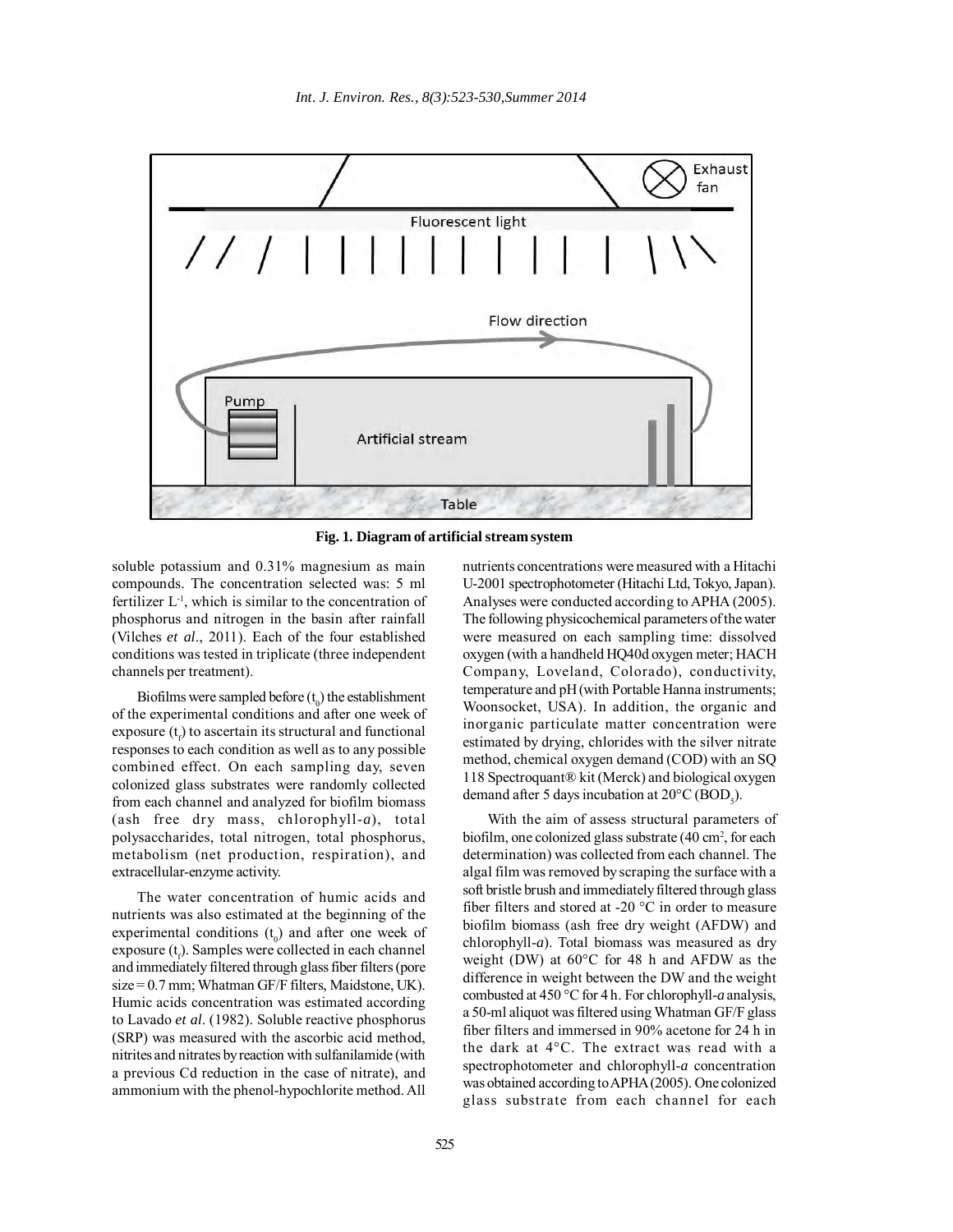determination was stored at -20 ºC in order to measure nitrogen, phosphorus, and polysaccharides in the biofilm. Total nitrogen was estimated by Kjeldahl method (APHA, 2005), total phosphorus by the peroxydisulfate digestion method (APHA, 2005) and total polysaccharides by phenol/sulfuric acid (DuBois *et al*., 1956).

The following functional parameters were evaluated on periphyton on the same sampling day: metabolism (production and respiration) (Bott *et al*., 1997) and activity of exoenzymes (β-glucosidase, alkaline phosphatase and cellobiohydrolase) (Romaní & Marxen, 2002). Oxygen production and consumption were measured in the laboratory putting colonized glass substrate into transparent, plastic and hermetic boxes at constant temperature (20 °C). Production was determined by the variation in oxygen concentration in the boxes after 1 h of incubation in the light, whereas respiration was determined by the variation in oxygen concentration after 2 h of incubation in the dark. Dissolved oxygen levels in each box were measured with an oxygen meter. To quantify β-glucosidase (EC 3.2.1.21), cellobiohydrolase (EC 3.2.1.91) and alkaline phosphatase (EC 3.1.3.1–2), exoenzymatic activities were measured using fluorochrome-linked substrates (methylumbelliferyl (MUF)). Biofilm from the glass substrates was sonicated during three 3-min sessions separated by 1-min intervals, in a glass container with 20 mL of tap water. Samples at a final concentration of 300 mmol/L of MUF (saturation concentration determined for these communities), MUF calibration solutions  $(0-100 \mu mol/L)$  and water controls were incubated in a shaker in the dark for 1 h in a water bath adjusted to the stream water temperature. After incubation, enzymatic cleavage was inhibited by adding 5 mL of 0.05 M glycine buffer (pH 10.4). Activity was determined by fluorescence measurement at 365/455 nm (excitation/emission for MUF). Exoenzymatic activities were expressed as nmol MUF/h.

To study the effects of increased humic acids and increased nutrients on periphyton, the mean of each biological variable measured for each channel on each sampling date was used as an independent replicate. This dataset included the extracellular enzymatic activities (alkaline phosphatase, cellobiohydrolase, βglucosidase), biomass (DW, AFDW, chlorophyll-*a*), content of biofilm (total nitrogen, total phosphorus, total polysaccharide) and metabolism (net production, respiration). A single matrix for each experiment was used for statistical treatment. This matrix was obtained by the datum-to-datum difference of the final value minus the initial one. Thus, possible variations within each channel and the possible variations in the controls in each experiment were excluded from the analysis. Therefore, the matrix with which we worked was composed of the value of the variation of each channel, and allowed comparing the variation between treatments. Statistical analysis was performed using the statistical package Statistica 6.0 ®. Normality of the variables was checked with the Kolmogorov-Smirnov test, and the variables were transformed when necessary. We used two-way analysis of variance (ANOVA) to test for the effect of simulation of increased concentration of humic acids, simulation of increased nutrients and the combined effects of the two factors. Statistical significance was set at  $p < 0.05$ .

### **RESULTS & DISCUSSION**

No significant differences were evidenced in the physicochemical parameters between channels during the colonization period ( $p > 0.05$ ; n = 48) in the two experiments. Concentrations of SRP and humic acids at  $t_0$  in *experiment 1* were 10 X greater than controls (Vilches *et al*., 2011). Concentrations of SRP and humic acids as well as those of ammonium, nitrite and nitrate were 10 X greater than controls in *experiment 2*.

Biofilm was exposed to four treatments in *experiment 1*: control (C), humic acid increase (H), simulation of increased phosphorus (P) and humic acids + phosphorus (H+P). The manipulated variables (SRP and humic acids) decreased in all treatments after one week. SRP and humic acid decreased significantly compared to the control in the treatments where these parameters were added. The chemical parameters estimated in water (nutrients, chloride, organic and inorganic particulate matter,  $\text{COD}, \text{BOD}_5$ ) showed no significant differences.

The simulation of increased phosphorus caused a significant increase  $(F=21.3, p<0.01)$  in the total phosphorus content in the biofilm and a significant decrease ( $F=97.1$ ,  $p<0.001$ ) in alkaline phosphatase activity (APA) (Table 1). Total phosphorus increased significantly after one week of exposure in the channels for treatments P and  $H + P$  (Fig. 2a), whereas APA was greater in treatments without added phosphorus and significantly lower in the treatments P and  $H + P$  (Fig. 2b). These two variables showed no significant differences between treatments  $P$  and  $H + P$ .

On the other hand, Biofilm was exposed to four treatments in *experiment 2*: control (C), humic acid increase (H), simulation of input of fertilizer (F) and humic acids + fertilizer (H+F). The concentration of the manipulated variables remained higher than controls at  $T_f$ : SRP and nitrates were significantly greater than the control in treatment  $H + F$ ; nitrite and chloride in treatments  $F$  and  $H + F$ . Humic acids and ammonium showed no significant differences. The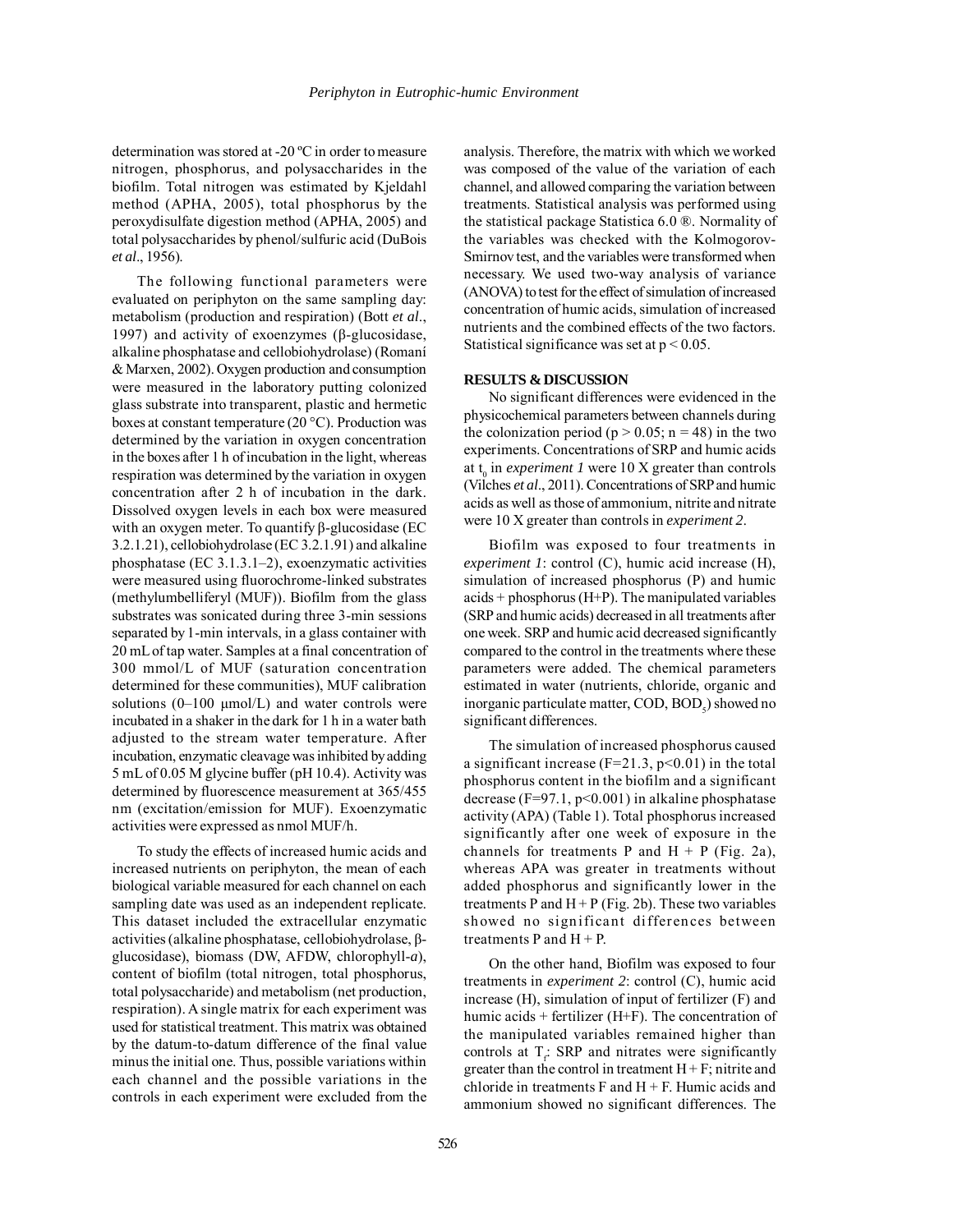

**Fig. 2. Means with standard errors (n=3) at final time in a) total phosphorus and b) alkaline phosphatase activity of the biofilm in** *experiment 1***. C=control, P= increase in phosphorus**

other estimated chemical parameters in water showed no significant differences compared to the control. Total phosphorus (F=6.6, p<0.05), chlorophyll-*a* (F=6.4,  $p<0.05$ ) and net production (F=7.3,  $p<0.05$ ) in the biofilm showed significant differences (Table 2). Total phosphorus was significantly increased in treatment F, whereas this increase was not significant in treatment H + F (Fig. 3a). The concentration of chlorophyll-*a* increased in all treatments at  $t_f$  (Table 2), but this increase was significantly higher in treatment F (Fig. 3b). The net production was greater after exposure to the fertilizer only in the treatment without addition of humic acids (Fig. 3c).

The hypothesis that a higher concentration of humic substances decreases the biomass of periphyton and alters its metabolism must be rejected. This hypothesis was based on the possible decrease in biomass due to the limitation of available light, among other factors, exerted by humic acids (Julian *et al*., 2008). However, no significant differences were found in terms of periphyton structure and function in treatments with only addition of humic acids in the two experiments. This may be because the periphyton community was obtained from a stream that there are usually humic acid and they increase regularly, probably algae are adapted their photosynthetic process to a lower irradiance. For that reason periphyton could withstand stress periods accumulating nutrients when there is excess and perform the photosynthetic process when is possible or in suboptimal conditions (Graham & Wilcox, 2000). In our experiments, the net production was calculated in chambers outside the artificial channels and all the colonized substrates were exposed to similar conditions of temperature, water and light to detect

only the differences produced at the community after one week of treatment. Chlorophyll*-a* could have the highest development in fertilized conditions but in conditions of light restriction the cells also tend to produce more chlorophyll-*a*, (Graham & Wilcox, 2000) so there were no significant differences between treatments, except with the control where any factor promote the increase in chlorophyll-*a*. This situation also contributes to reducing the differences observed in net production estimations.

The concentration of chlorophyll-*a* and net production were significantly higher in the treatment of increased nutrients through fertilizer than in the control and are consistent with that observed by McCormick *et al*. (2001). On the other hand, in *experiment 1*, where the increase in nutrients was only an increase in P, we found no effects on periphyton biomass and metabolism. This absence of significant differences between control and treated communities is consistent with the fact that the periphyton community is not P-limited. This could be attributed to the fact that the community was nutrient-replete and further addition of a single nutrient may not stimulate periphyton growth (Steinman *et al*., 2011). However, total phosphorus increments in periphyton of both experiment was observed. This suggests that there is a luxury consumption of phosphorus by algae but not growth (Feijoó *et al*., 2011; Payne *et al*., 1988). We also measured the alkaline phosphatase activity (APA) as an indicator of phosphorus limitation (Bothwell, 1985; Labry *et al*., 2005). *Experiment 1* (only phosphorus) showed lower APA in the treatments with addition of phosphorus and greater APA in the other treatments. No significant differences were found in *experiment 2* (fertilizer). These results agree with those by Newman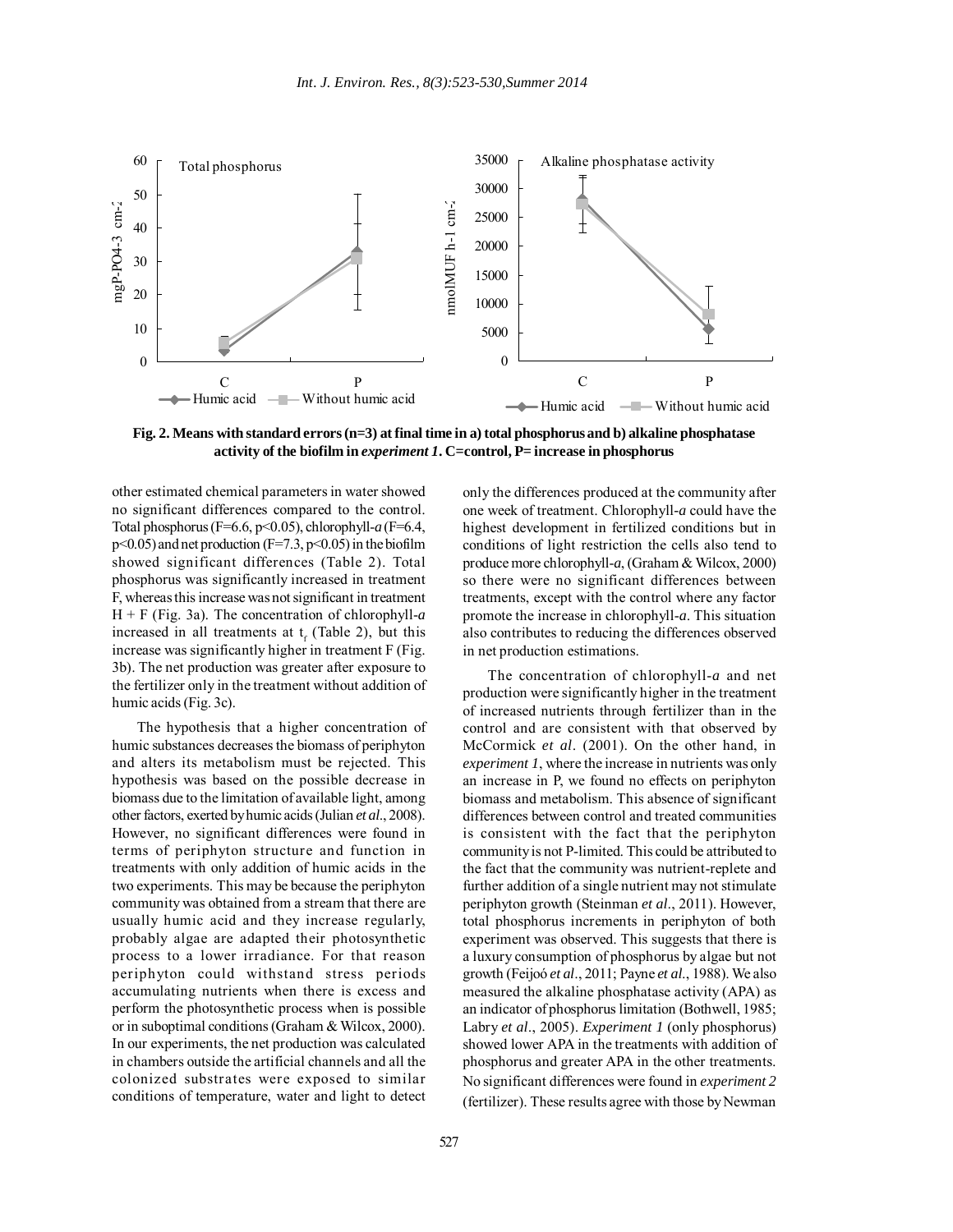

**Fig. 3. Means with standard errors (n=3) at final time in a) the total phosphorus, b) chlorophyll-***a* **and c) net production of the biofilm in** *experiment 2***. C=control, F= fertilizer addition**

*et al*. (2003), who suggested that APA would be a useful indicator only in the case that phosphorus is the only parameter changed.

Then, we confirmed our second hypothesis (periphyton biomass and metabolism increase in response to nutrient addition in spite of the previous high nutrient concentration) only when several nutrients (fertilizer) are added together. The relevance of our findings resides in the fact that the non-point pollution from runoff of agricultural land is due to fertilizer application and not to a single nutrient. Thus, the effect on periphyton communities in the natural environment would be similar to that recorded in the second experiment.

Natural humic acids of Pampean streams come through runoff as nutrients generated by agricultural activities. Our data, in agreement with previous studies

(Blank, 2002; Vinebrooke *et al*., 2004), suggests that an increase of humic acids produce anticipated structural changes. These changes would give an increased tolerance of the periphyton community and may also induce tolerance to other stressor agents. These findings contribute to supporting the third hypothesis. In *Experiment 1*, humic acids did not affect the incorporation of P to algae. However, in *Experiment2*, P uptake in the treatment of the interaction  $(H + F)$  was not significant, although phosphorus concentration in periphyton of the fertilizer treatment (F) was significantly higher. In addition, this experiment showed a significant increase in net production in spite of previous high concentration of nutrients, only in the fertilizer treatment but not in the treatment of the interaction  $(H + F)$ . The nutrient uptake was variable depending on the nutrient type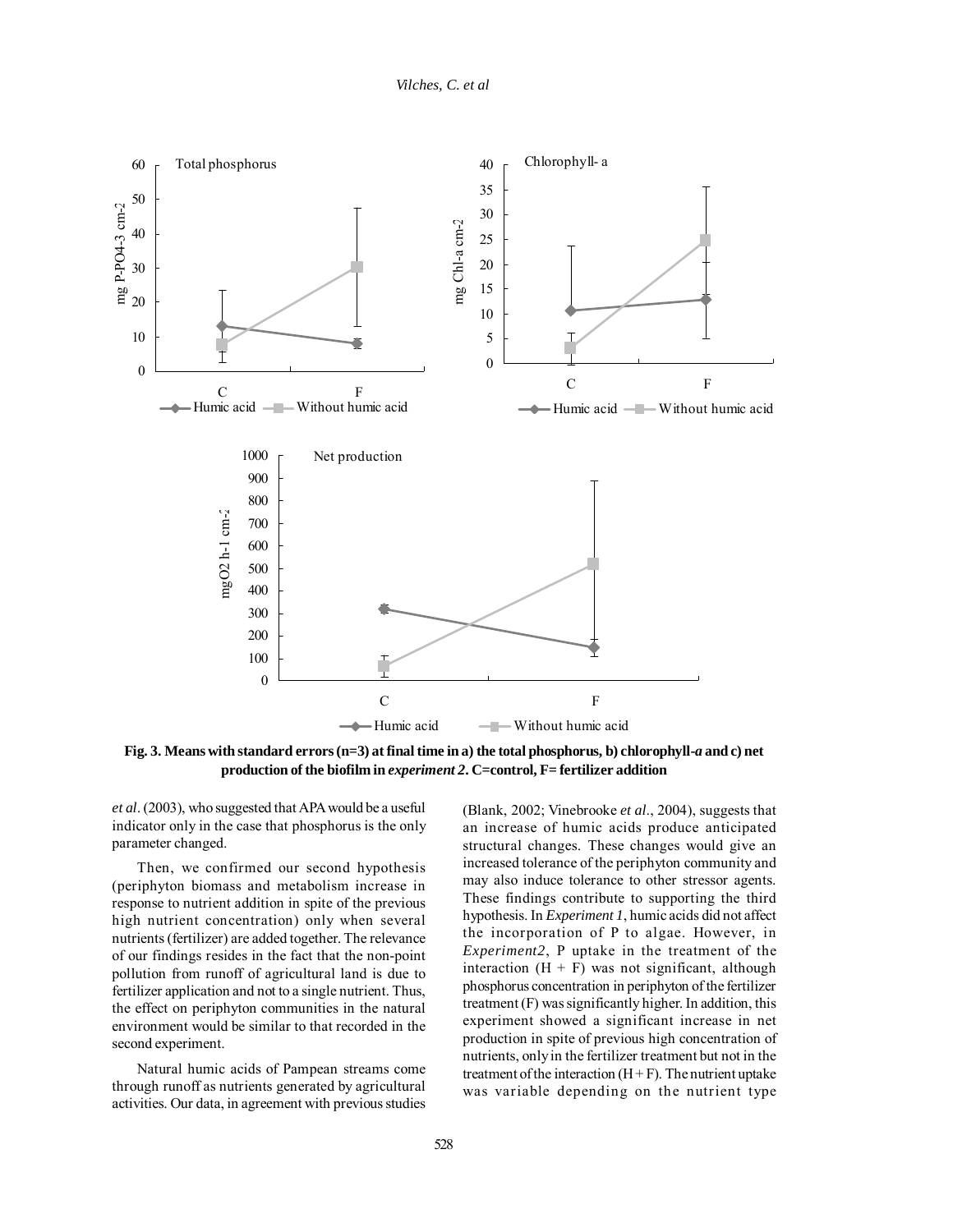(phosphorus or fertilizer) but also because of the effect of humic acids.

This could mean that the input of different substances from agricultural activities (humic acids and nutrients) into the water bodies causes effects which would produce changes in periphyton communities. The mixture of different substances could lead to situations in which some of them, such as humic substances, totally or partially inhibit others such as nutrients (by complexing humic-iron-phosphate or by coagulation associated with co-precipitation of complexed metals (Steinberg, 2003)).

## **CONCLUSION**

This study demonstrates that the changes produced by the nutrient input into the hypothetical eutrophic stream could be fast and clearly affect the periphyton community. Periphyton biomass and metabolism increase in response to nutrient addition, but only when several nutrients are added together because periphyton community is not P-limited. On the other hand, contrary to our hypothesis higher concentration of humic acid no decreases the biomass of periphyton and no alters its metabolism. However, an increase of humic substances produce anticipated structural change by major tolerance of the perifiton community and this change may also induce tolerance to other stressor agents like nutrients. Then, the mixture of substances generated by agriculture could generate different situations as that humic acids could inhibit fully or partially the uptake of nutrients by algae, affecting the efficiency of this community in debugging of streams.

### **ACKNOWLEDGEMENTS**

We would like to thank M. Mastrangelo and M. Da Silva for their collaboration in laboratory activities. This study was financially supported by the Agencia Nacional de Promoción Científica y Tecnológica of Argentina (ANPCyT), PICT Nº 26165. C. Vilches had a fellowship from Consejo de Investigaciones Científicas y Técnicas of Argentina (CONICET) during the realization of the project. MC Rodriguez Castro had a Human Resources Program (PRH) fellowship.

#### **REFERENCES**

Allan, J. D. (2004). Landscapes and riverscapes: the inûuence of land use on stream ecosystems. Annual Review of Ecology and Systematics, **35**, 257–284.

APHA (2005). Standard methods for the examination of water and wastewater. WWA-WPCF. Washington, DC: APHA.

Biggs, B. J. F. (1996). Patterns in benthic algae of streams. (In: Stevenson, R.J., Bothwell, M.L. & Lowe RL (Eds.), Algal ecology (pp 31–56). San Diego:Academic Press.

Blanck, H. (2002). A critical review of procedures and approaches used for assessing pollution-induced community tolerance (PICT) in biotic communities. Hydrobiologia, 8, 1003-1034.

Boisson, J. and Perrodin, Y. (2006). Effects of road runoff on biomass and metabolic activity of periphyton in experimental streams. Journal of Hazardous Materials, **132,** 148–154.

Bothwell, M. (1985). Phosphorus limitation of lotic periphyton growth rates: An intersite comparison using continuous-flow troughs (Thompson River system, British Columbia). Limnology and Oceanography, **30,** 521-542 .

Bott, T. L., Brock, J. T., Baattrup-Pendersen, A., Chambers, P. A., Dodds, W. K., Himbeault, K. T., Lawrence, J. R., Planas, D., Snyder, E. and Wolfaardt, G. M. (1997). An evaluation of techniques for measuring periphyton metabolism in chambers. Canadian Journal of Fisheries and Aquatic Science, **54**, 715-725.

Chessman, B. C., Hutton, P. E. and Burch, J. M. (1992). Limiting nutrients for periphyton growth in sub-alpine, forest, agricultural and urban streams. Freshwater Biology, **28**, 349-361

Delong, M. D. and Bruswen, M. A. (1992). Patterns of periphyton chlorophyll a in an agricultural nonpoint source impacted stream. Water Resources Bulletin, **28**, 731-741.

DuBois, M., Gilles, K. A., Hamilton, J. K., Rebers, P. A. and Smith, F. (1956). Colorimetric method for determination of sugar and related substances. Anal Chem., **28**, 350-356.

Feijoó, C., Giorgi, A. and Ferreiro, N. (2011). Phosphorus uptake in a macrophyte-rich pampean stream. Limnologica, **41**, 285-289.

Graham, L. E. and Wilcox, L. W. (2000). Algae. Prentice-Hall. Upper Saddle River.

Jarvie, H., Withers, P., Hodgkinson, R., Bates, A., Neal, M., Wickham, H., Harman, S. and Armstrong, L. (2008). Influence of rural land use on stream water nutrients and their ecological significance. Journal of Hydrology, 350, 166- 186.

Jarvie, H., Withers, P., Bowes, M., Palmer-Felgate, E., Horper, D., Wasiak, K., Wasiak, P., Hodgkinson, R., Bates, A., Stoate, C., Neal, M., Wickham, H., Horman, S. and Armstrong, H. (2010). Streamwater phosphorus and nitrogen across a gradient in rural-agricultural land use intensity. Agriculture, Ecosystems and Environment, **135**, 238-252.

Julian, J., Stanley, E. and Doyle, M. (2008). Basin-Scale Consequences of Agricultural Land use on Benthic Light Availability and Primary Production along a Sixth-Order Temperate River. Ecosystems, **11**, 1091–1105.

Labry, C., Delmas, D. and Herbland, A. (2005). Phytoplankton and bacterial alkaline phosphatase activities in relation to phosphate and DOP availability within the Gironde plume waters (Bay of Biscay). Journalof Experimental Marine Biology and Ecology, **318**, 213-225.

Lavado, R., Duymovich, O., Jiménez, J. and Alvarez, L. (1982). Pérdidas de sustancias húmicas de suelos nítricos a